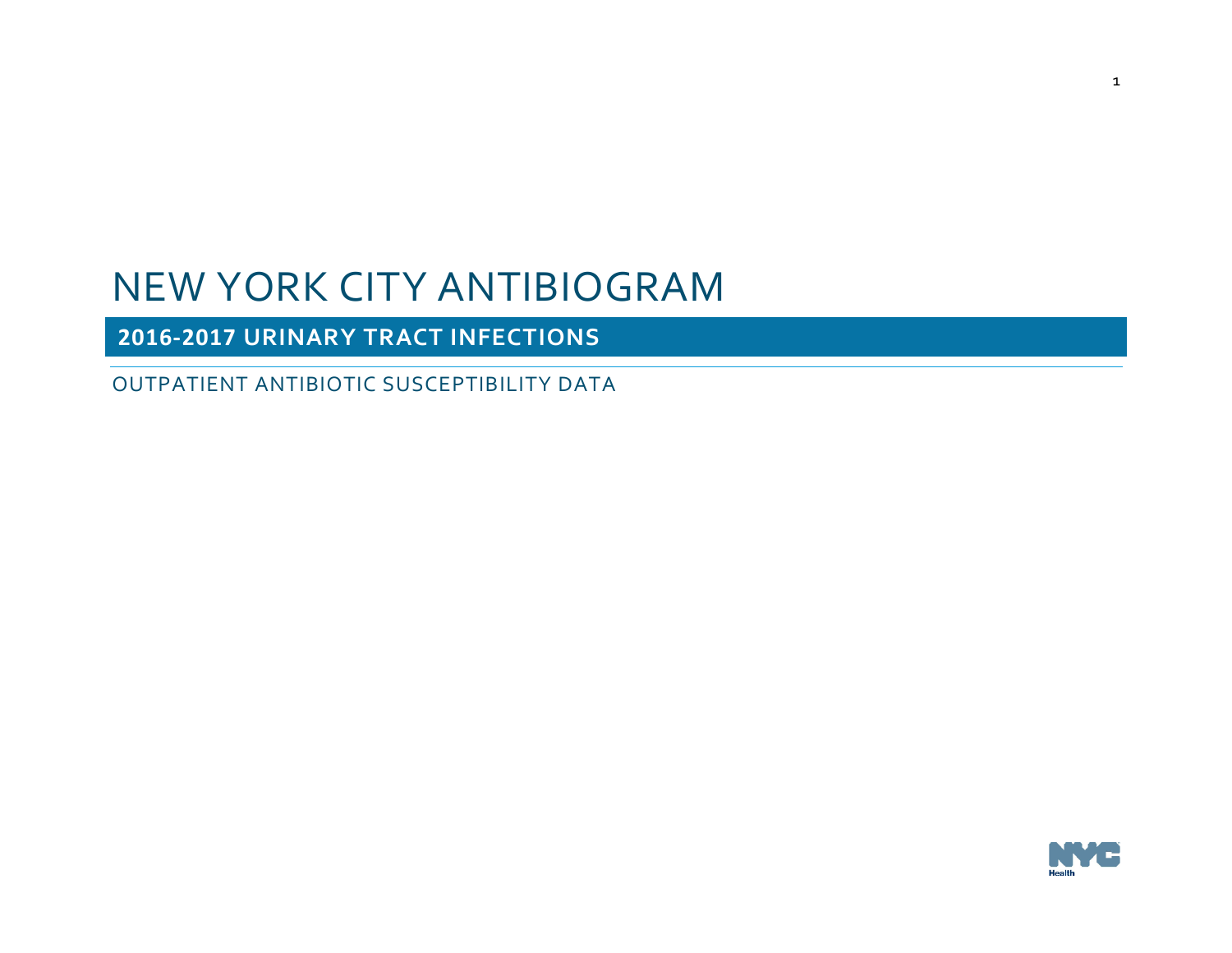#### **ABOUT**

This 2016-2017 Outpatient Urinary Tract Infection New York City Antibiogram was produced by the Department of Health and Mental Hygiene (DOHMH) in consultation with experts at local healthcare systems. It is limited to outpatient populations from primary and specialty outpatient clinics, acute care hospitals, urgent care centers, and other healthcare facilities that provide outpatient care in New York City. This report was generated to assist primary care clinicians with treatment decision making, but also to promote judicious prescribing and facilitate antimicrobial stewardship efforts in the outpatient settings. Data were combined for 17 health facilities and results are reported as the number of isolates tested for each pathogen and the percentage of isolates susceptible for each pathogen-drug combination. All facilities that submitted data followed the most updated Clinical and Laboratory Standards Institute (CLSI) guidelines for antimicrobial susceptibility testing (CLSI M100-S27) and reports were generated using the first isolate per patient per year. Data were aggregated by organism to calculate the cumulative antimicrobial susceptibilities to each routinely tested antimicrobial. Aggregate data were then stratified by borough and analyzed for adult and pediatric populations for a two year reporting period, January 2016 to December 2017.

Six key pathogens causing urinary tract infections were selected for inclusion. These pathogens were chosen because of their clinical relevance and frequency with which they were isolated in the participating outpatient care settings. Only species with results for ≥30 isolates per reporting period were displayed in this report.

| Gram-negative organisms  | Enterobacter cloacae<br>Escherichia coli<br>Klebsiella pneumoniae<br>Proteus mirabilis<br>Pseudomonas aeruginosa                                                                                |
|--------------------------|-------------------------------------------------------------------------------------------------------------------------------------------------------------------------------------------------|
| Gram-positive organism   | Enterococcus faecalis                                                                                                                                                                           |
| Antibiotics <sup>*</sup> | Ampicillin (Amoxicillin), Ampicillin/sulbactam (Amoxicillin/clavulanate),<br>Cefazolin (Cephalexin), Ciprofloxacin, Ceftriaxone,<br>Levofloxacin, Nitrofurantoin, Trimethoprim-sulfamethoxazole |

\*Antibiotics listed as parenteral therapy option with oral equivalent in parentheses.

#### **NOTES**

- **1.** The cumulative antimicrobial susceptibility report was generated according to recommendations presented in CLSI document M39-A4 and may not reveal some trends in emerging resistance.
- **2.** This information cannot substitute for clinical judgement, including factors such as history, physical exam, or the careful analysis of the laboratory and microbiological testing from an individual patient (e.g. antimicrobial susceptibility test).
- **3.** This information cannot be used for emergence of resistance during therapy or empirical therapy of recurrent infections.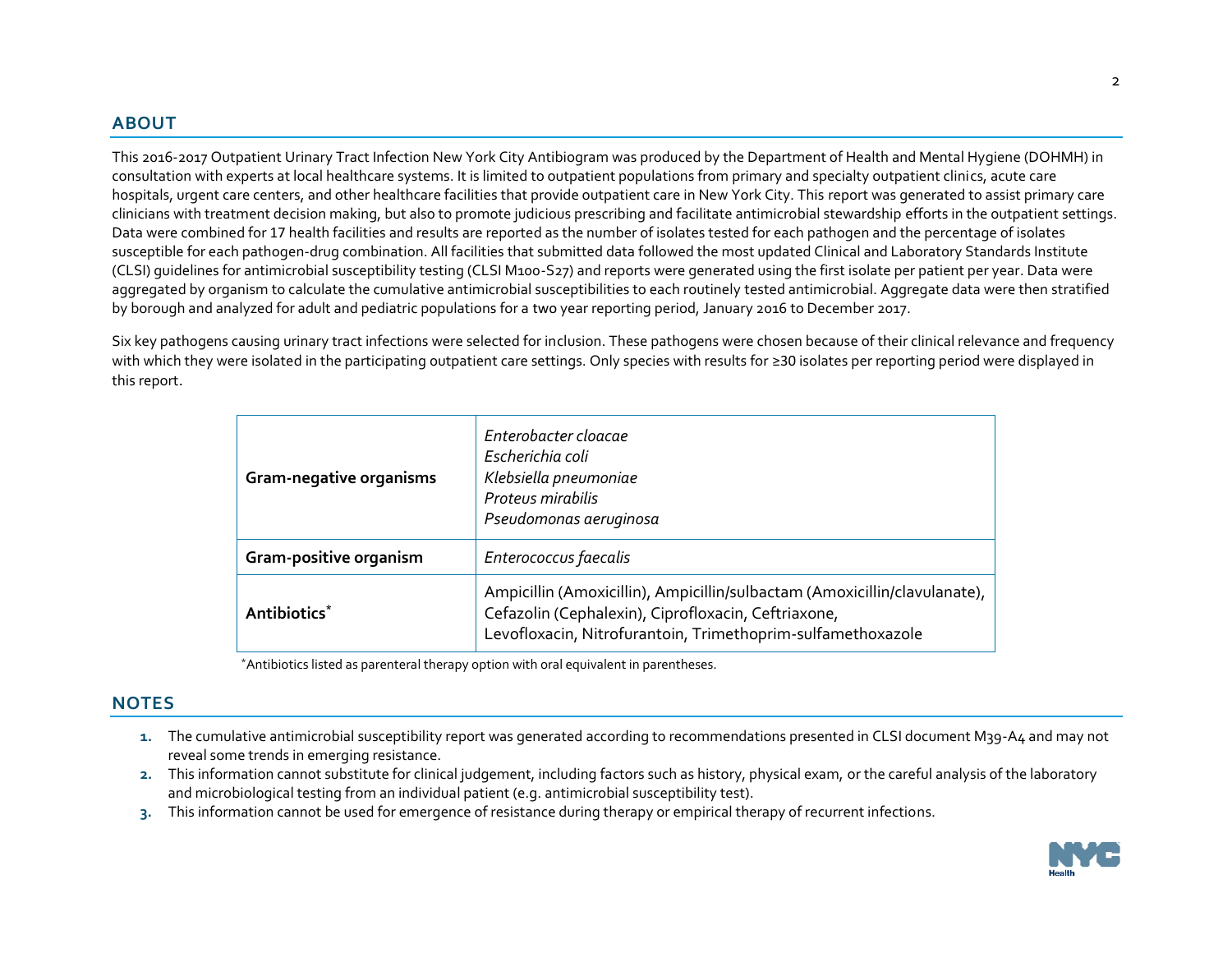| <b>HOW CAN I USE</b><br><b>THIS REPORT?</b>                       | The report provides data for the most common pathogens seen in urinary isolates citywide, by borough and by age group<br>(adult vs. pediatrics).<br>It gives some estimate of the relative likelihood that pathogens cultured will be susceptible to common drugs available for<br>outpatient prescribing.<br>It can be used in conjunction with other clinical data to inform potential empiric prescribing choices for uncomplicated<br>urinary tract infections when no cultures data or when only the pathogen (before susceptibility testing) is available.                                                                                                                                                                                  |
|-------------------------------------------------------------------|---------------------------------------------------------------------------------------------------------------------------------------------------------------------------------------------------------------------------------------------------------------------------------------------------------------------------------------------------------------------------------------------------------------------------------------------------------------------------------------------------------------------------------------------------------------------------------------------------------------------------------------------------------------------------------------------------------------------------------------------------|
| <b>WHAT ARE THE</b><br><b>LIMITATIONS OF</b><br><b>THIS DATA?</b> | Data presented in this antibiogram only reflects data captured from 20% of health facilities in New York City and may not<br>be representative of citywide resistance.<br>Data include only those patients in which a culture was collected and a pathogen was isolated. Data may not be<br>generalizable to all patient populations or clinical scenarios (e.g., data may include more complex cases such as pregnant<br>females, transplant patients, or patients with chronic urinary catheters).<br>Data are restricted to a one-year reporting period and may not establish a trend in resistance.                                                                                                                                           |
| <b>ASYMPTOMATIC</b><br><b>BACTERIURIA*</b>                        | Asymptomatic bacteriuria is defined as isolation of a specific quantitative count of bacteria in an appropriately collected<br>urine specimen from an individual without signs or symptoms of a urinary tract infection.<br>Avoiding treatment of asymptomatic bacteriuria is important for reducing the development of antibiotic resistance.<br>Treatment of asymptomatic bacteriuria is not appropriate for: women (premenopausal, non-pregnant), diabetics, the<br>elderly, nursing home residents, or patients with spinal cord injury or indwelling urethral catheters.<br>Treatment of asymptomatic bacteriuria is appropriate for pregnant women and for patients undergoing urologic<br>procedures in which mucosal bleeding is expected |

\* **1.** Gupta K, et al. International Clinical Practice Guidelines for the Treatment of Acute Uncomplicated Cystitis and Pyelonephritis in Women. CID; 2011:52(5):e103-120.

# **2.** Nicolle LE, et al IDSA Guidelines for the Diagnosis and Treatment of Asymptomatic Bacteriuria in Adults. CID 2005:40:643-654.

#### **INCLUDES 2016-2017 OUTPATIENT URINARY TRACT INFECTION ANTIBIOGRAMS FOR THE FOLLOWING:**

- **1.** Adult patients in the Bronx (page 4)
- **2.** Adult patients in Brooklyn (page 5)
- **3.** Adult patients in Manhattan (page 6)
- **4.** Adult patients in Queens (page 7)
- **5.** Adult patients in all boroughs (page 8)
- **6.** Pediatric patients in all boroughs (page 9)

#### **WHAT'S NEXT**

In continued support of antimicrobial stewardship in outpatient setting, DOHMH would like additional facilities to participate in the New York City Antibiogram for the upcoming year. If your outpatient facility would like your data to be included, please email **ARprevention@health.nyc.gov.** 

**Note that individual facility-level results will not be publicly reported**.

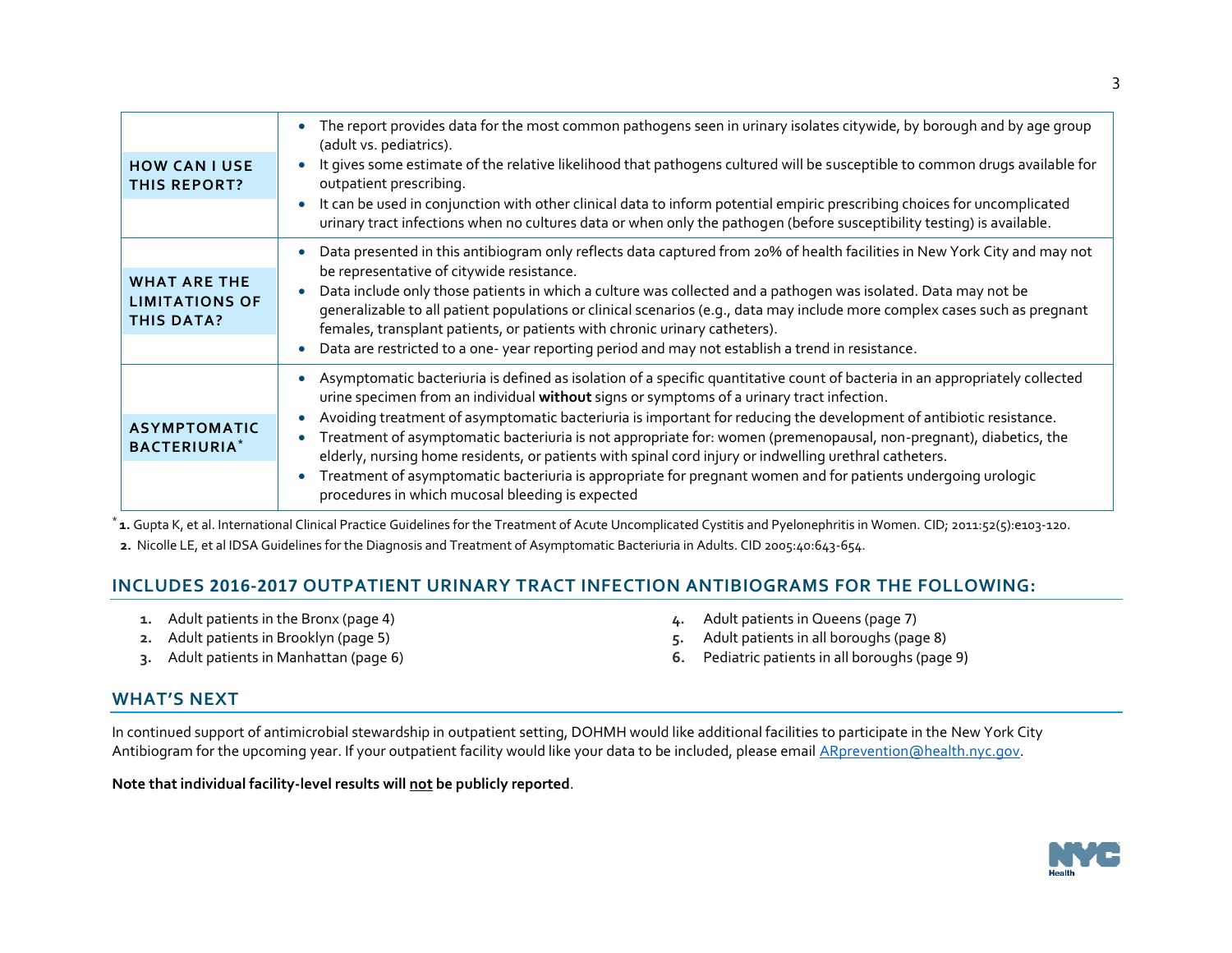# **2016-2017 BRONX** | URINARY TRACT INFECTIONS

## **OUTPATIENT ADULTS** (≥21 YEARS)

| <b>Bacterial Isolates</b>      |                          | <b>Key: %</b><br>Susceptible |                          |                          |                          |               |              |                          |                                  |                         |  |  |
|--------------------------------|--------------------------|------------------------------|--------------------------|--------------------------|--------------------------|---------------|--------------|--------------------------|----------------------------------|-------------------------|--|--|
|                                | # Isolates<br>Identified | Amoxicillin                  | Ampicillin/<br>sulbactam | Cefazolin                | Ceftriaxone              | Ciprofloxacin | Levofloxacin | Nitrofurantoin           | sulfamethoxazole<br>Trimethoprim | ≥90%<br>89-60%<br>$60%$ |  |  |
| <b>Gram-Negative Organisms</b> |                          |                              |                          |                          |                          |               |              |                          |                                  |                         |  |  |
| Escherichia coli               | 15897                    | 44                           | 52                       | 82                       | 88                       | 73            | 75           | 96                       | 66                               |                         |  |  |
| Klebsiella pneumoniae          | 2835                     | $\overline{\phantom{a}}$     | 75                       | 85                       | 86                       | 87            | 90           | 43                       | 82                               |                         |  |  |
| Proteus mirabilis              | 1336                     | 76                           | 86                       | 88                       | 93                       | 81            | 83           | $\qquad \qquad$          | 80                               |                         |  |  |
| Enterobacter cloacae           | 357                      | $\overline{\phantom{a}}$     | $\overline{\phantom{a}}$ | $\overline{\phantom{a}}$ | 76                       | 86            | 89           | 40                       | 79                               |                         |  |  |
| Pseudomonas aeruginosa         | 252                      | $\overline{\phantom{a}}$     | $\overline{\phantom{a}}$ | $\overline{\phantom{a}}$ | $\overline{\phantom{a}}$ | 75            | 71           | $\overline{\phantom{0}}$ | $\overline{\phantom{a}}$         |                         |  |  |
| <b>Gram-Positive Organism</b>  |                          |                              |                          |                          |                          |               |              |                          |                                  |                         |  |  |
| Enterococcus faecalis          | 1108                     | 99                           | 39                       | ۰                        | $\overline{\phantom{a}}$ | 70            | 79           | 99                       | $\overline{\phantom{a}}$         |                         |  |  |

#### **NOTES**

- **1.** Adult data include **7** hospital facilities and represent only outpatients.
- **2.** Number of isolates may vary with each antimicrobial; (-) denotes drug not tested or not indicated.
- **3.** For uncomplicated UTIs due to *Escherichia coli, Klebsiella pneumoniae, and Proteus mirabilis* cefazolin results predict results for the oral agents cefaclor, cefdinir, cefpodoxime, cefprozil, cefuroxime, cephalexin, and loracarbef.
- **4.** Clinical and Laboratory Standards Institute (CLSI) performance standards for antimicrobial susceptibility testing were applied.
- **5.** Percent susceptible for each organism/antimicrobial combination was generated by including the first isolate of that organism encountered on a given patient.

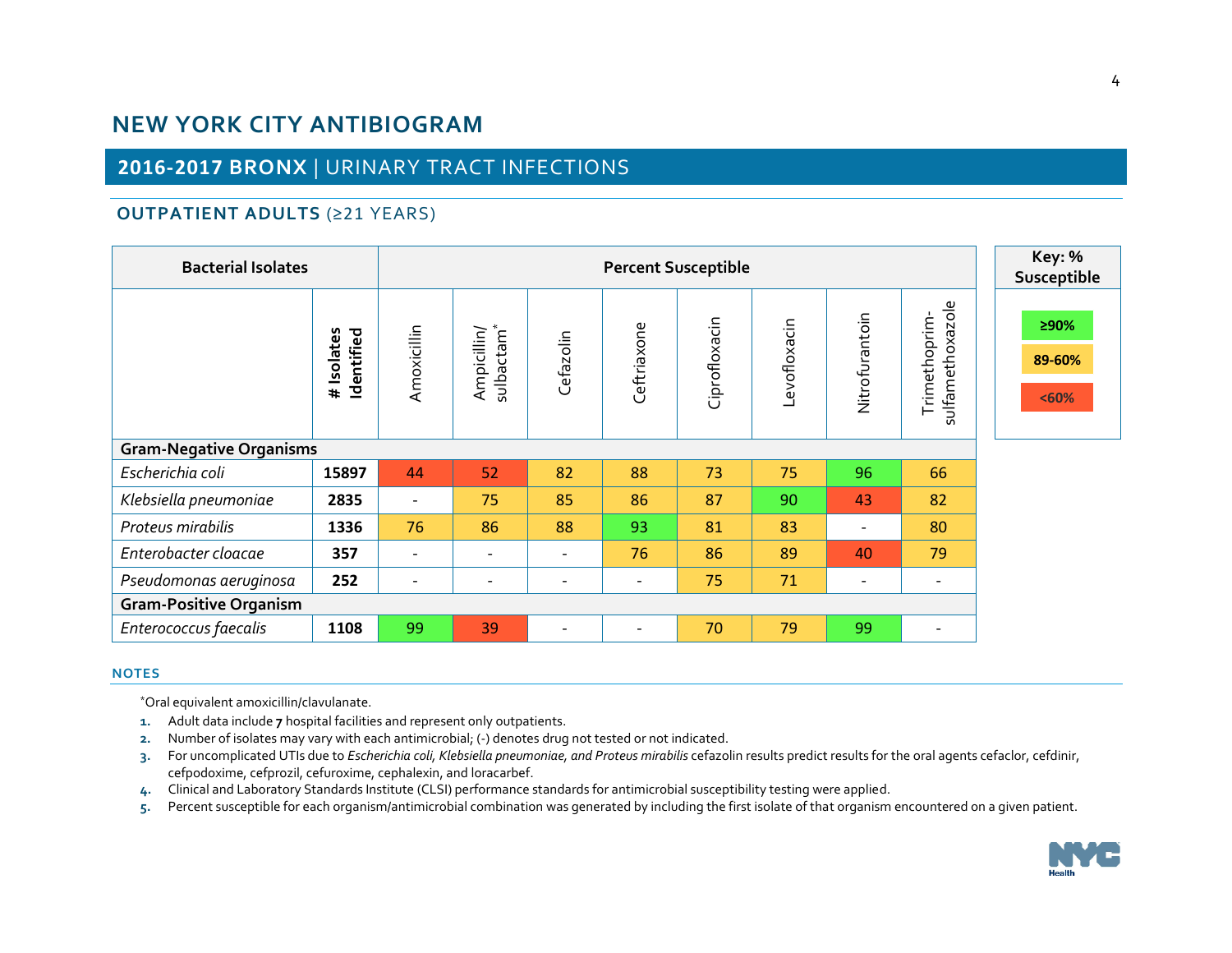# **2016-2017 BROOKLYN |** URINARY TRACT INFECTIONS

## **OUTPATIENT ADULTS** (≥21 YEARS)

| <b>Bacterial Isolates</b>      |                          | <b>Key: %</b><br>Susceptible |                                       |                          |                          |               |              |                          |                                  |                         |
|--------------------------------|--------------------------|------------------------------|---------------------------------------|--------------------------|--------------------------|---------------|--------------|--------------------------|----------------------------------|-------------------------|
|                                | # Isolates<br>Identified | Amoxicillin                  | sulbactam <sup>*</sup><br>Ampicillin/ | Cefazolin                | Ceftriaxone              | Ciprofloxacin | Levofloxacin | Nitrofurantoin           | sulfamethoxazole<br>Trimethoprim | ≥90%<br>89-60%<br>$60%$ |
| <b>Gram-Negative Organisms</b> |                          |                              |                                       |                          |                          |               |              |                          |                                  |                         |
| Escherichia coli               | 1480                     | 45                           | 52                                    | 80                       | 88                       | 73            | 75           | 96                       | 66                               |                         |
| Klebsiella pneumoniae          | 363                      | $\qquad \qquad \blacksquare$ | 75                                    | 85                       | 87                       | 87            | 90           | 43                       | 82                               |                         |
| Pseudomonas aeruginosa         | 227                      | $\qquad \qquad \blacksquare$ | $\overline{\phantom{a}}$              | $\overline{\phantom{a}}$ | $\overline{\phantom{a}}$ | 76            | 71           | $\overline{\phantom{a}}$ | $\overline{\phantom{a}}$         |                         |
| Proteus mirabilis              | 199                      | 76                           | 86                                    | 88                       | 93                       | 81            | 83           | $\overline{\phantom{a}}$ | 80                               |                         |
| Enterobacter cloacae           | 55                       | $\qquad \qquad \blacksquare$ | $\overline{\phantom{a}}$              | $\overline{\phantom{a}}$ | 76                       | 86            | 89           | 40                       | 79                               |                         |
| <b>Gram-Positive Organism</b>  |                          |                              |                                       |                          |                          |               |              |                          |                                  |                         |
| Enterococcus faecalis          | 170                      | 99                           | 39                                    | $\overline{\phantom{a}}$ | $\overline{\phantom{a}}$ | 70            | 79           | 99                       | $\overline{\phantom{a}}$         |                         |

#### **NOTES**

- **1.** Adult data include **2** hospital facility and represent only outpatients.
- **2.** Number of isolates may vary with each antimicrobial; (-) denotes drug not tested or not indicated.
- **3.** For uncomplicated UTIs due to *Escherichia coli, Klebsiella pneumoniae, and Proteus mirabilis* cefazolin results predict results for the oral agents cefaclor, cefdinir, cefpodoxime, cefprozil, cefuroxime, cephalexin, and loracarbef.
- **4.** Clinical and Laboratory Standards Institute (CLSI) performance standards for antimicrobial susceptibility testing were applied.
- **5.** Percent susceptible for each organism/antimicrobial combination was generated by including the first isolate of that organism encountered on a given patient.

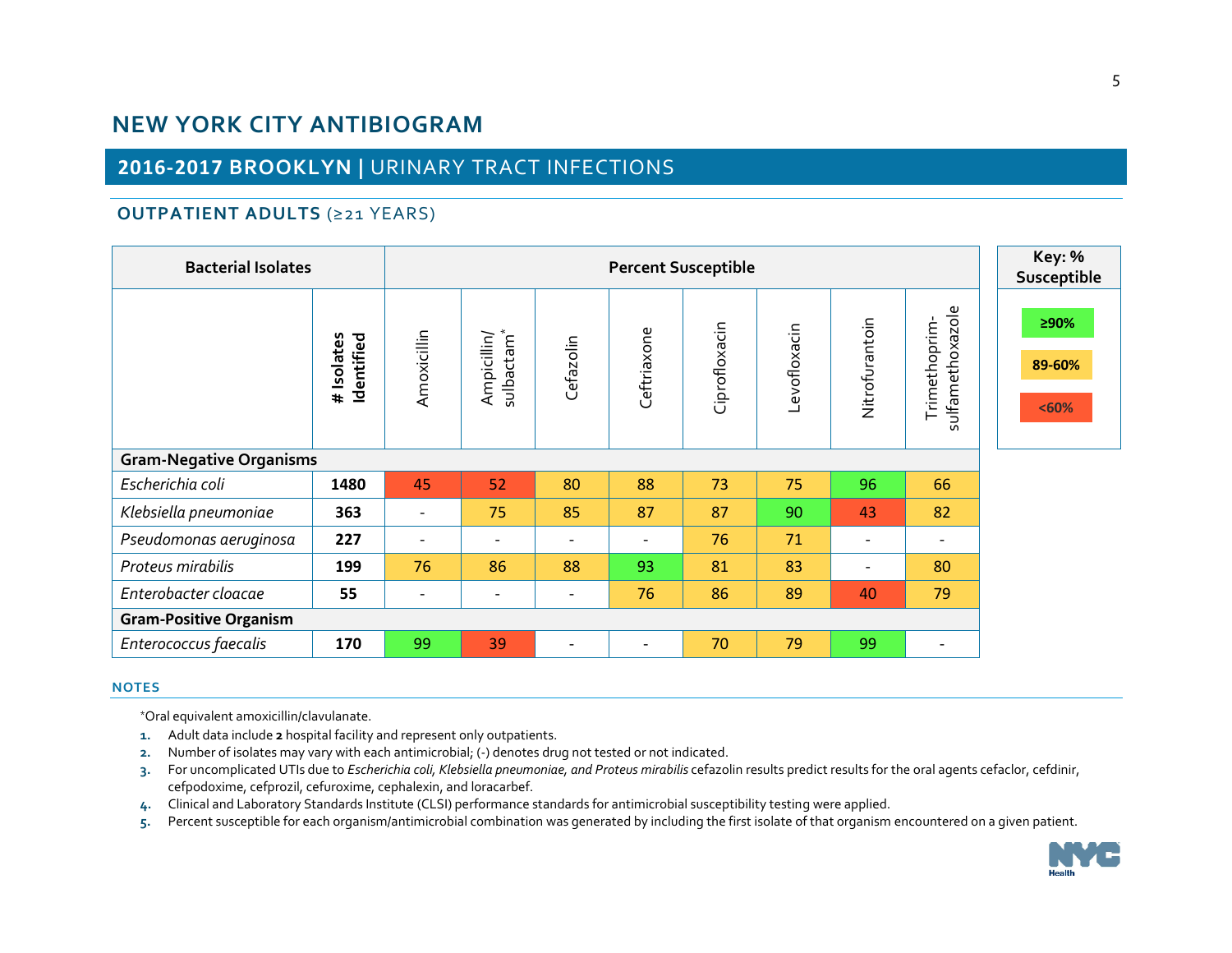# **2016-2017 MANHATTAN |** URINARY TRACT INFECTIONS

## **OUTPATIENT ADULTS** (≥21 YEARS)

| <b>Bacterial Isolates</b>      |                          | Key:%<br>Susceptible     |                                       |                          |                          |               |              |                |                                  |                         |
|--------------------------------|--------------------------|--------------------------|---------------------------------------|--------------------------|--------------------------|---------------|--------------|----------------|----------------------------------|-------------------------|
|                                | # Isolates<br>Identified | Amoxicillin              | sulbactam <sup>*</sup><br>Ampicillin/ | Cefazolin                | Ceftriaxone              | Ciprofloxacin | Levofloxacin | Nitrofurantoin | sulfamethoxazole<br>Trimethoprim | ≥90%<br>89-60%<br>$60%$ |
| <b>Gram-Negative Organisms</b> |                          |                          |                                       |                          |                          |               |              |                |                                  |                         |
| Escherichia coli               | 15492                    | 45                       | 52                                    | 80                       | 88                       | 73            | 75           | 96             | 66                               |                         |
| Klebsiella pneumoniae          | 2907                     | $\overline{\phantom{a}}$ | 75                                    | 85                       | 86                       | 87            | 89           | 43             | 82                               |                         |
| Proteus mirabilis              | 1450                     | 76                       | 86                                    | 88                       | 93                       | 81            | 83           |                | 80                               |                         |
| Pseudomonas aeruginosa         | 882                      | $\overline{\phantom{a}}$ | $\overline{\phantom{a}}$              |                          | $\overline{\phantom{a}}$ | 75            | 71           |                |                                  |                         |
| Enterobacter cloacae           | 447                      | $\overline{\phantom{a}}$ | $\qquad \qquad -$                     |                          | 76                       | 86            | 89           | 40             | 79                               |                         |
| <b>Gram-Positive Organism</b>  |                          |                          |                                       |                          |                          |               |              |                |                                  |                         |
| Enterococcus faecalis          | 3309                     | 99                       | 39                                    | $\overline{\phantom{0}}$ | $\overline{\phantom{a}}$ | 70            | 79           | 99             | $\overline{\phantom{a}}$         |                         |

#### **NOTES**

- **1.** Adult data include **6** hospital facilities and represent only outpatients.
- **2.** Number of isolates may vary with each antimicrobial; (-) denotes drug not tested or not indicated.
- **3.** For uncomplicated UTIs due to *Escherichia coli, Klebsiella pneumoniae, and Proteus mirabilis* cefazolin results predict results for the oral agents cefaclor, cefdinir, cefpodoxime, cefprozil, cefuroxime, cephalexin, and loracarbef.
- **4.** Clinical and Laboratory Standards Institute (CLSI) performance standards for antimicrobial susceptibility testing were applied.
- **5.** Percent susceptible for each organism/antimicrobial combination was generated by including the first isolate of that organism encountered on a given patient.

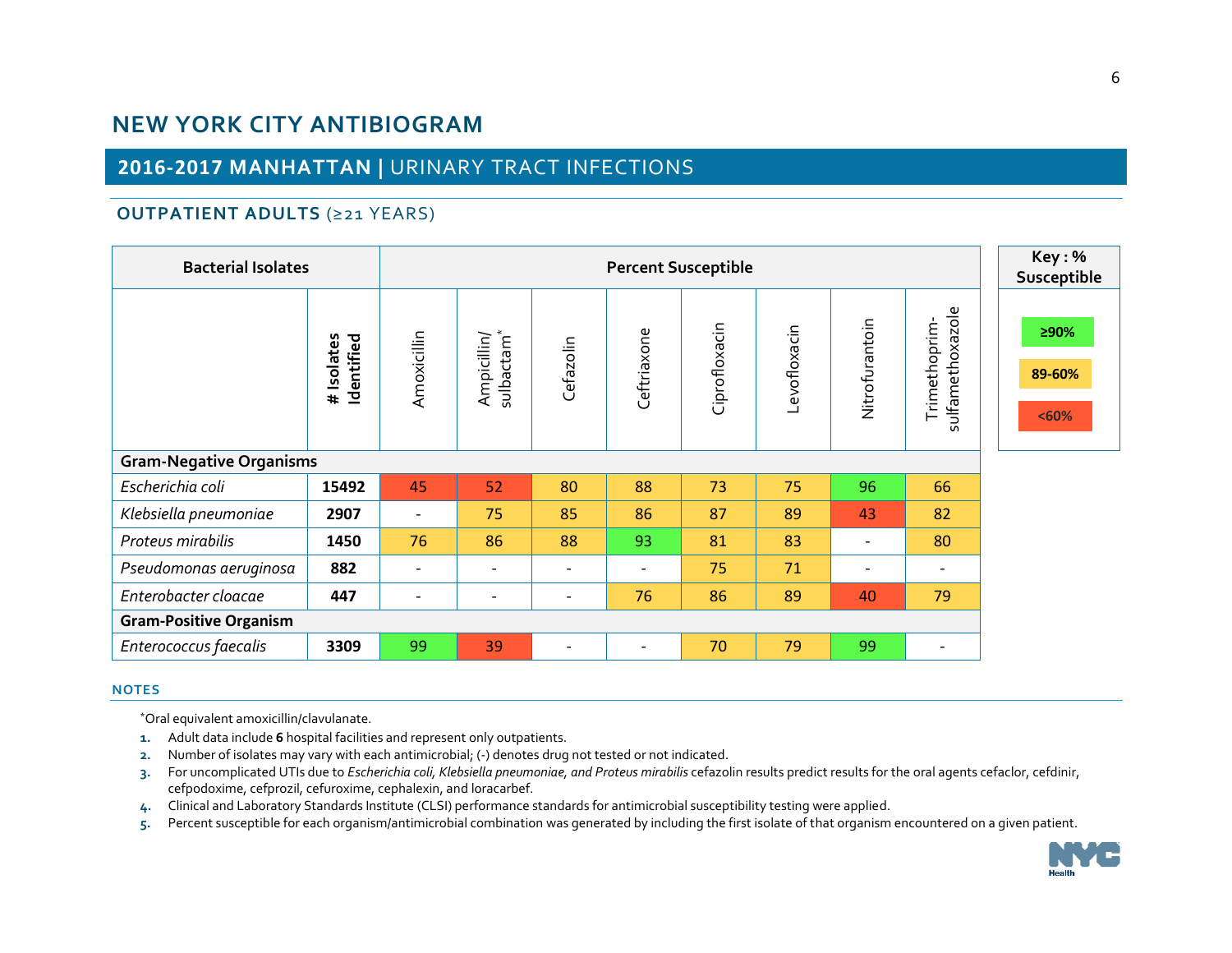# **2016-2017 QUEENS |** URINARY TRACT INFECTIONS

## **OUTPATIENT ADULTS** (≥21 YEARS)

| <b>Bacterial Isolates</b>      |                                      | Key:%<br>Susceptible     |                                    |                          |             |               |              |                          |                                  |                         |
|--------------------------------|--------------------------------------|--------------------------|------------------------------------|--------------------------|-------------|---------------|--------------|--------------------------|----------------------------------|-------------------------|
|                                | Isolates<br>Identified<br>$\ddagger$ | Amoxicillin              | $\ast$<br>Ampicillin/<br>sulbactam | Cefazolin                | Ceftriaxone | Ciprofloxacin | Levofloxacin | Nitrofurantoin           | sulfamethoxazole<br>Trimethoprim | ≥90%<br>89-60%<br>$60%$ |
| <b>Gram-Negative Organisms</b> |                                      |                          |                                    |                          |             |               |              |                          |                                  |                         |
| Escherichia coli               | 4609                                 | 45                       | 52                                 | 80                       | 88          | 73            | 75           | 96                       | 66                               |                         |
| Klebsiella pneumoniae          | 967                                  | $\overline{\phantom{a}}$ | 75                                 | 85                       | 86          | 87            | 90           | 43                       | 82                               |                         |
| Proteus mirabilis              | 556                                  | 76                       | 86                                 | 88                       | 93          | 81            | 83           | $\overline{\phantom{a}}$ | 80                               |                         |
| Pseudomonas aeruginosa         | 237                                  | $\overline{\phantom{a}}$ |                                    | $\overline{\phantom{a}}$ |             | 75            | 71           | $\overline{\phantom{a}}$ |                                  |                         |
| Enterobacter cloacae           | 84                                   | $\overline{\phantom{a}}$ | $\overline{\phantom{a}}$           | $\overline{\phantom{a}}$ | 76          | 86            | 89           | 40                       | 79                               |                         |
| <b>Gram-Positive Organism</b>  |                                      |                          |                                    |                          |             |               |              |                          |                                  |                         |
| Enterococcus faecalis          | 1081                                 | 99                       | 39                                 | $\overline{\phantom{a}}$ |             | 70            | 79           | 99                       | $\overline{\phantom{0}}$         |                         |

#### **NOTES**

- **1.** Adult data include **3** hospital facilities and represent only outpatients.
- **2.** Number of isolates may vary with each antimicrobial; (-) denotes drug not tested or not indicated.
- **3.** For uncomplicated UTIs due to *Escherichia coli, Klebsiella pneumoniae, and Proteus mirabilis* cefazolin results predict results for the oral agents cefaclor, cefdinir, cefpodoxime, cefprozil, cefuroxime, cephalexin, and loracarbef.
- **4.** Clinical and Laboratory Standards Institute (CLSI) performance standards for antimicrobial susceptibility testing were applied.
- **5.** Percent susceptible for each organism/antimicrobial combination was generated by including the first isolate of that organism encountered on a given patient.

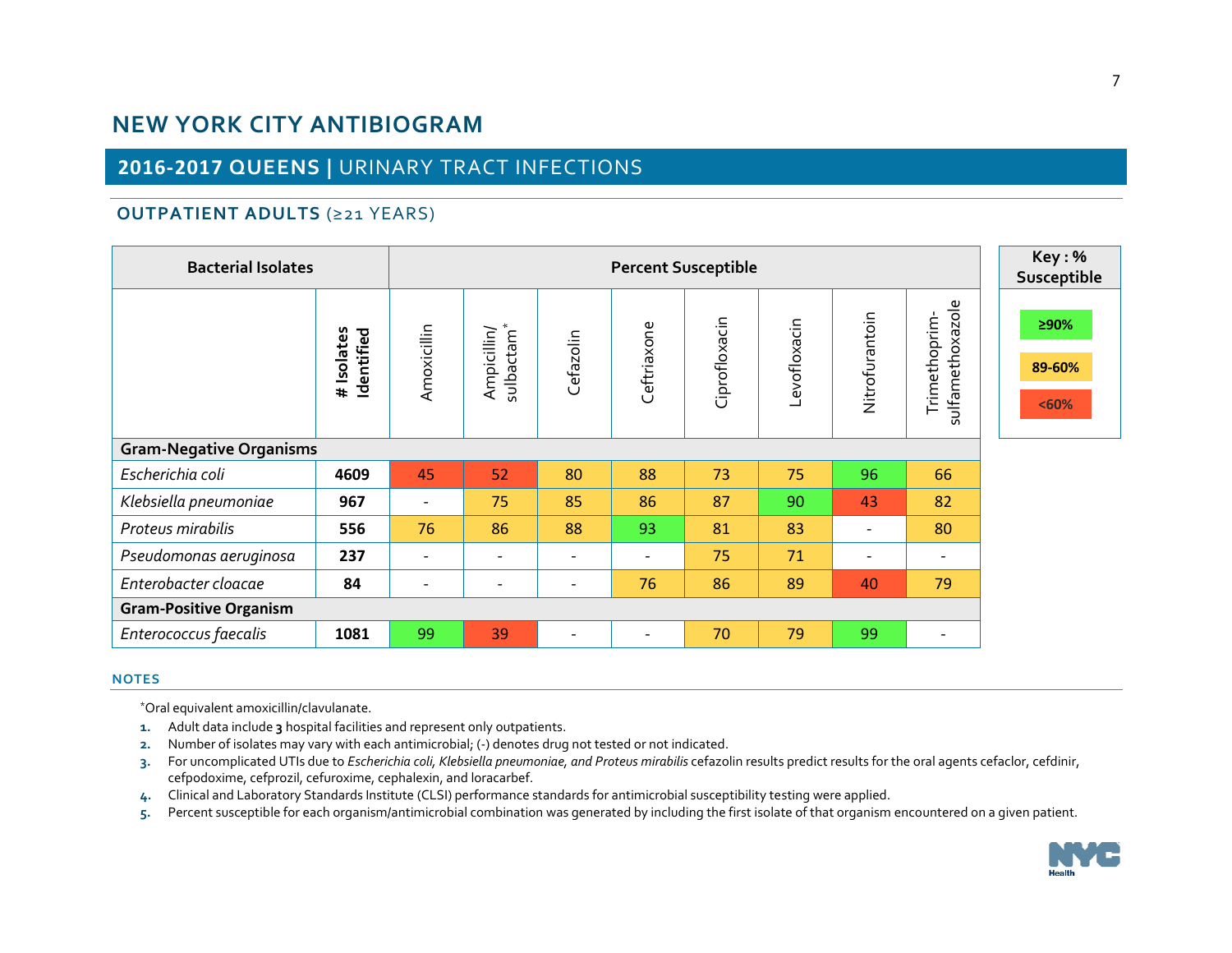# **2016-2017 CITYWIDE |** URINARY TRACT INFECTIONS

### **OUTPATIENT ADULTS** (≥21 YEARS)

| <b>Bacterial Isolates</b>      |                          | Key: %<br>Susceptible    |                                       |                          |                              |               |              |                          |                                  |                         |
|--------------------------------|--------------------------|--------------------------|---------------------------------------|--------------------------|------------------------------|---------------|--------------|--------------------------|----------------------------------|-------------------------|
|                                | # Isolates<br>Identified | Amoxicillin              | sulbactam <sup>*</sup><br>Ampicillin/ | Cefazolin                | Ceftriaxone                  | Ciprofloxacin | Levofloxacin | Nitrofurantoin           | sulfamethoxazole<br>Trimethoprim | ≥90%<br>89-60%<br>< 60% |
| <b>Gram-Negative Organisms</b> |                          |                          |                                       |                          |                              |               |              |                          |                                  |                         |
| Escherichia coli               | 37478                    | 45                       | 52                                    | 80                       | 88                           | 73            | 75           | 96                       | 66                               |                         |
| Klebsiella pneumoniae          | 7072                     | $\overline{\phantom{a}}$ | 75                                    | 85                       | 86                           | 87            | 90           | 43                       | 82                               |                         |
| Proteus mirabilis              | 3541                     | 77                       | 86                                    | 88                       | 93                           | 81            | 83           | $\overline{\phantom{a}}$ | 80                               |                         |
| Pseudomonas aeruginosa         | 1598                     | $\overline{\phantom{a}}$ | $\overline{\phantom{a}}$              |                          | $\qquad \qquad \blacksquare$ | 75            | 71           | $\overline{\phantom{a}}$ |                                  |                         |
| Enterobacter cloacae           | 943                      | $\overline{\phantom{a}}$ | $\overline{\phantom{a}}$              | $\overline{\phantom{a}}$ | 76                           | 86            | 89           | 40                       | 79                               |                         |
| <b>Gram-Positive Organism</b>  |                          |                          |                                       |                          |                              |               |              |                          |                                  |                         |
| Enterococcus faecalis          | 5668                     | 99                       | 37                                    | $\overline{\phantom{a}}$ | $\overline{\phantom{a}}$     | 70            | 79           | 99                       | $\overline{\phantom{a}}$         |                         |

#### **NOTES**

- **1.** Adult data include **17** hospital facilities and represent only outpatients.
- **2.** Number of isolates may vary with each antimicrobial; (-) denotes drug not tested or not indicated.
- **3.** For uncomplicated UTIs due to *Escherichia coli, Klebsiella pneumoniae, and Proteus mirabilis* cefazolin results predict results for the oral agents cefaclor, cefdinir, cefpodoxime, cefprozil, cefuroxime, cephalexin, and loracarbef.
- **4.** Clinical and Laboratory Standards Institute (CLSI) performance standards for antimicrobial susceptibility testing were applied.
- **5.** Percent susceptible for each organism/antimicrobial combination was generated by including the first isolate of that organism encountered on a given patient.